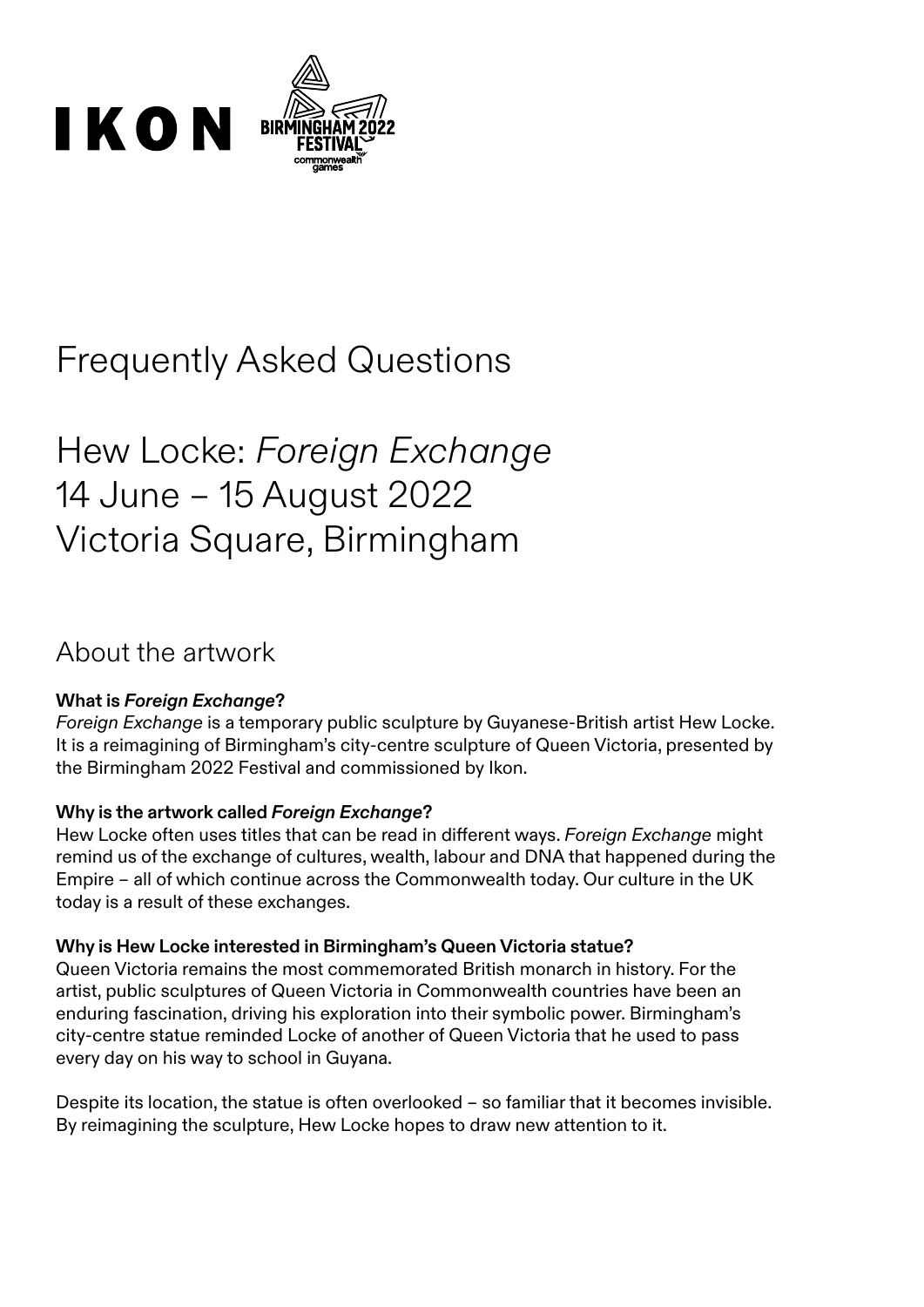### **What do the five replicas of Queen Victoria represent? Why are they standing in a boat?**

Ships and boats are carriers of many meanings, both symbolic, and actual. Here, they evoke centuries of trade, migration and complex histories. Encircling the original statue are five smaller statues of Queen Victoria, being shipped across the world. The helmets allude to that worn by Britannia: the national personification of Britain. Statues and busts of Victoria were 'gifted' and erected in every country in the Empire – often copies of each-other, or made by the same sculptors. Before Birmingham's, Sir Thomas Brock had already made three statues of Queen Victoria in Worcester, Cape Town and Lucknow. He later made statues of the monarch' in Belfast, Bangalore (Bengaluru), Hove and many other towns.

### **What do the medals they wear represent?**

Each of the five smaller statues carry a replica of a medal relating to an important colonial battle. They are: the Second Afghan War (1878–80) medal, the East and West Africa medal (1892), the Ashanti Campaign medal (1901), the Serangapatam battle medal (1801), and a medal commemorating the centenary of the capture of Trinidad and Tobago by the British Royal Navy in 1797.

### **Why is this artwork temporary?**

The artwork is presented in the context of the Birmingham 2022 Festival and will remain on view through the summer months, and during the Birmingham 2022 Commonwealth Games. Locke has conceived the sculpture as a temporary intervention, hoping residents will pay more attention to the original statue, when it is revealed again.

### **Does the artwork affect the existing statue?**

The artwork is a temporary intervention that wraps around the existing statue and will not alter or affect the statue's original state. The work has been made with worldrenowned sculpture fabrication specialists Pangolin Editions to ensure the full preservation of the existing statue.

### **Why is this happening now?**

Originally unveiled in 1901, Sir Thomas Brock's marble figure of Queen Victoria was recast in bronze by William Bloye and members of Birmingham School of Art in time for the Festival of Britain in 1951. Seventy years on, Locke reimagines the sculpture for the Birmingham 2022 Festival, drawing attention to the craftsmanship of Brock and Bloye while utilising new technologies and materials to bring the sculpture into the twenty-first century.

*Foreign Exchange* forms part of Hew Locke's twenty year-long "impossible proposals" project that reimagines public sculptures around the world. His detailed preparatory sketches for Queen Victoria, made during his solo exhibition at Ikon Gallery in 2019, are now becoming a physical reality thanks to the opportunity offered by the Birmingham 2022 Festival. This temporary work is seen within the context of a wide-reaching Festival of performances, events and projects which consider our place in the Commonwealth, the present moment and stories of Birmingham and the West Midlands.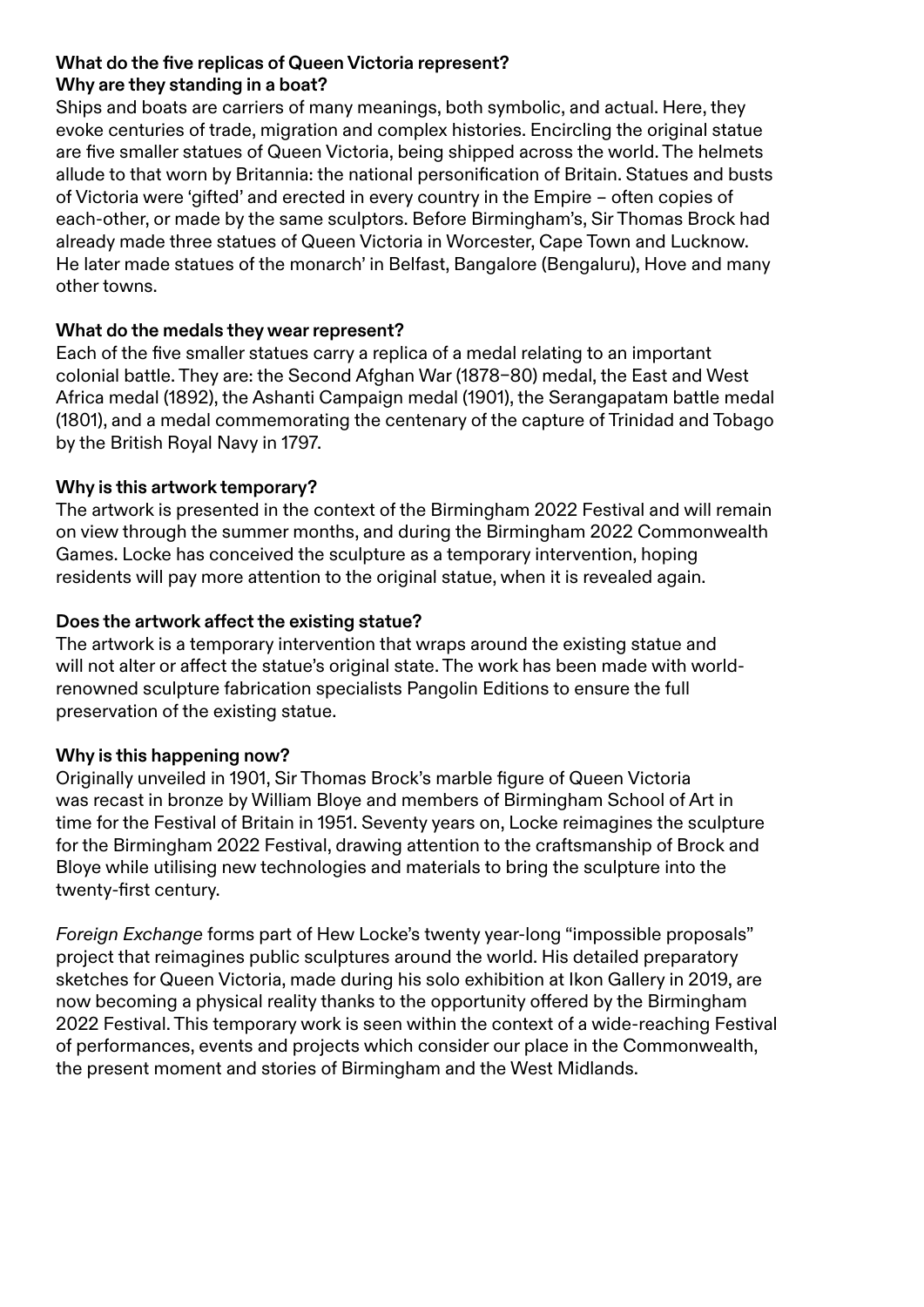### About the artist

### **Who is Hew Locke and how can I find out more about him?**

Hew Locke RA Elect is a Guyanese-British artist who has been reimagining historical statues for twenty years. Born in Edinburgh in 1959, Locke lived in Georgetown, Guyana, from 1966 to 1988 and is currently based in London. He obtained a BA Fine Art in Falmouth (1988) and an MA Sculpture at the Royal College of Art, London (1994). His work is represented in many international art collections including The Government Art Collection, Tate, British Museum and the Metropolitan Museum of Art, New York. Locke is presently exhibiting *The Procession* as his 2022 Tate Britain Commission and will also be the next artist to undertake the Metropolitan Museum Façade Commission in New York later this year. In 2019, Ikon hosted a major solo exhibition of his work titled *[Here's](https://www.ikon-gallery.org/news/view/hew-locke-heres-the-thing)  [the Thing](https://www.ikon-gallery.org/news/view/hew-locke-heres-the-thing)*.

At the same time as *Foreign Exchange*, Birmingham Museum and Art Gallery will exhibit Hew Locke's work *Souvenir 9 (Queen Victoria)* (2019), a mixed media installation acquired for the city's collection in 2021. In the same year Tate acquired Locke's work Armada (2019), with support from Art Fund.

For more information visit Hew Locke's [website.](http://www.hewlocke.net/Homepage2ndsite.html)

#### **Has Hew Locke made similar works before?**

Hew Locke has made similar works in other media – by photographing statues and then painting on the photographs; by collaging objects onto photographs; and by collaging onto parianware busts. More information available [here](http://www.hewlocke.net/statues.html).

Locke has wanted to make an artwork like this, working with an existing public statue, for nearly 20 years but this is the first time he has been able to achieve this ambition. It is the natural progression of many years of research and experimentation by the artist.

### About the Birmingham 2022 Festival

### **What is the Birmingham 2022 Festival?**

The Birmingham 2022 Festival is a six-month programme of creativity that surrounds the Birmingham 2022 Commonwealth Games. The festival comprises a wide-reaching programme of over 200 performances, events, and projects which all consider our place in the Commonwealth, the present moment and stories of Birmingham and the West Midlands.

For more information visit the Birmingham 2022 Festival's [website.](https://www.birmingham2022.com/)

### **Why has the Birmingham 2022 Festival presented this artwork?**

The Birmingham 2022 Festival is working with Ikon, Birmingham's flagship contemporary art institution, which has commissioned *Foreign Exchange*. In 2019, Ikon presented Hew Locke's critically acclaimed exhibition *Here's The Thing* – the artist's most comprehensive exhibition to date. The Birmingham 2022 Festival offers an apt moment to revisit Locke's work in Birmingham and to stage this significant artistic gesture.